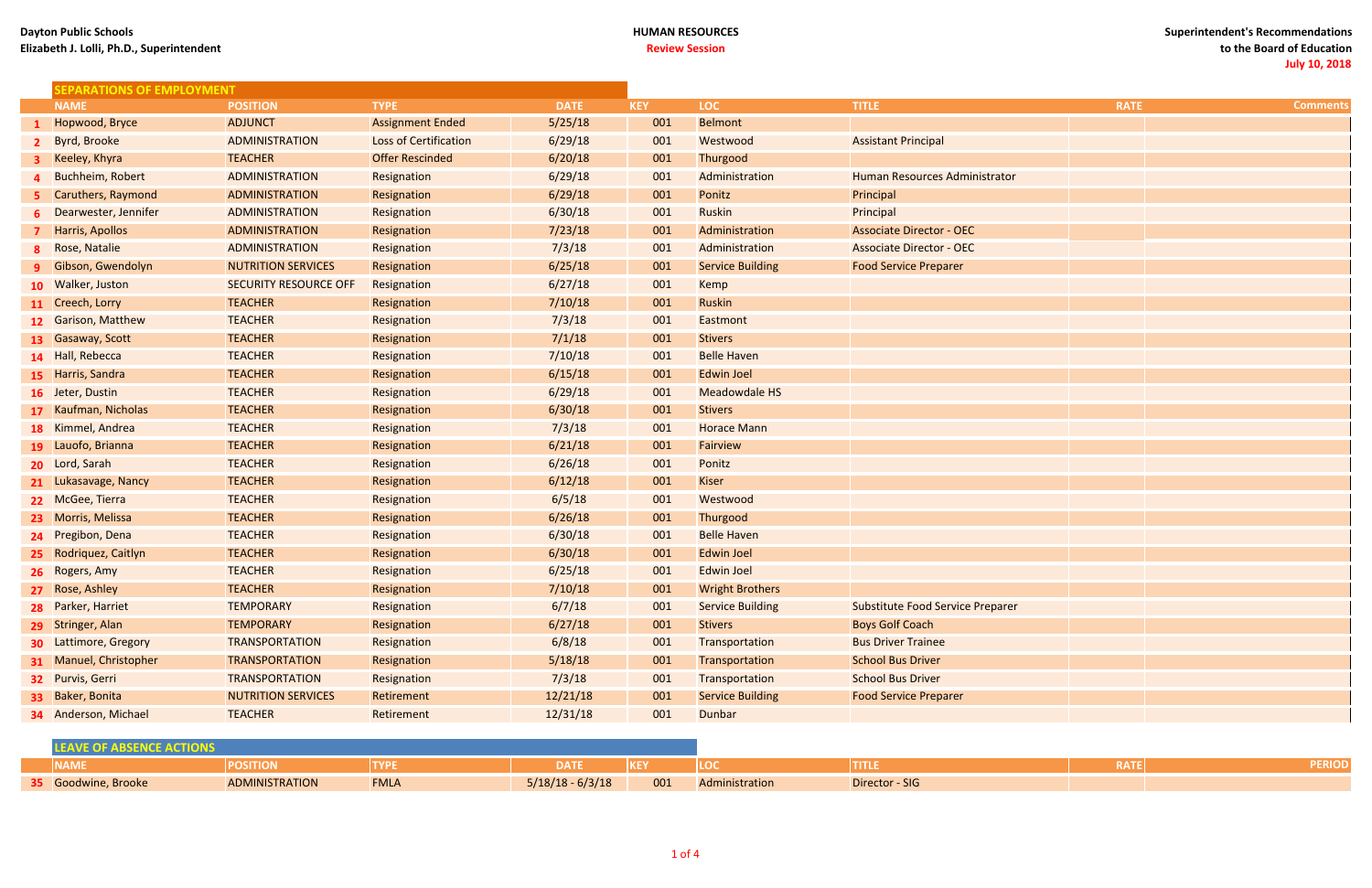### **HUMAN RESOURCES Review Session**

| APPOINTMENTS AND CHANGES to the CONTRACTS of STAFF MEMBERS |                              |                             |             |     |                           |                                             |              |                          |
|------------------------------------------------------------|------------------------------|-----------------------------|-------------|-----|---------------------------|---------------------------------------------|--------------|--------------------------|
| <b>NAME</b>                                                | <b>POSITION</b>              | <b>TYPE</b>                 | <b>DATE</b> | KEY | LOC <sub>1</sub>          | <b>TITLE</b>                                | <b>RATE</b>  | <b>PERIOD</b>            |
| 36 Jackson, Terrance                                       | <b>ADMINISTRATION</b>        | <b>Change of Assignment</b> | 7/1/18      | 001 | Transportation            | <b>Director 2 - Transportation</b>          | \$79,380.77  | Annually                 |
| 37 Jackson, Torrance                                       | <b>ADMINISTRATION</b>        | <b>Change of Assignment</b> | 7/1/18      | 001 | Transportation            | Director 2 - Transportation                 | \$79,380.77  | Annually                 |
| 38 Ludd, Andrea                                            | <b>ADMINISTRATION</b>        | <b>Change of Assignment</b> | 7/1/18      | 001 | Transportation            | Director 2 - Transportation                 | \$79,380.77  | Annually                 |
| 39 Stone, Nelson                                           | ADMINISTRATION               | <b>Change of Assignment</b> | 7/1/18      | 001 | Ponitz                    | Principal                                   | \$98,614.23  | Annually                 |
| 40 Olson, Cynthia                                          | <b>CLERICAL</b>              | <b>Change of Assignment</b> | 7/23/18     | 001 | Transportation            | <b>Level III Clerical</b>                   | \$15.83      | Hourly NTE 80 Hrs        |
| 41 Sanderson, Martina                                      | <b>CLERICAL</b>              | <b>Change of Assignment</b> | 7/23/18     | 001 | Transportation            | <b>Level III Clerical</b>                   | \$15.83      | Hourly NTE 80 Hrs        |
| 42 Brown, Jennifer                                         | <b>TEACHER</b>               | <b>Change of Assignment</b> | 8/7/18      | 001 | <b>Louise Troy</b>        | <b>Teacher Leader</b>                       | \$69,123.00  | Annually                 |
| 43 Nassar, Mona                                            | <b>TEACHER</b>               | <b>Change of Assignment</b> | 8/7/18      | 001 | <b>Meadowdale HS</b>      | <b>Teacher Leader</b>                       | \$54,380.00  | Annually                 |
| 44 Blackburn, Jennifer                                     | <b>TEMPORARY</b>             | <b>Change of Assignment</b> | 7/23/18     | 001 | Transportation            | <b>Substitute Bus Driver</b>                | \$10.00      | Hourly NTE 80 Hrs        |
| 45 Gedman, Avril                                           | <b>DISTRICT SUPPORT SPEC</b> | <b>Change of Contract</b>   | 7/1/18      | 001 | <b>Kiser</b>              | <b>Challenger Flight Specialist (Admin)</b> | \$40,000.00  | Annually                 |
| 46 Wojtaszek, Marisa                                       | <b>DISTRICT SUPPORT SPEC</b> | <b>Change of Contract</b>   | 7/1/18      | 001 | <b>Kiser</b>              | <b>Challenger Flight Specialist (Admin)</b> | \$40,000.00  | Annually                 |
| 47 Richardson, Lydia                                       | PARAPROFESSIONAL             | <b>Change of Contract</b>   | 7/23/18     | 001 | <b>Service Building</b>   | <b>Substitute Food Service Preparer</b>     | \$8.30       | Hourly NTE 80 Hrs        |
| 48 Clark, Shalaunda                                        | <b>TEACHER</b>               | <b>Change of Contract</b>   | 7/1/18      | 001 | <b>Edwin Joel Brown</b>   | Dean of Students                            | \$71,791.00  | Annually                 |
| 49 Page, Shannon                                           | <b>TEACHER</b>               | <b>Change of Contract</b>   | 7/9/18      | 001 | <b>Wright Brothers</b>    | <b>Assistant Principal</b>                  | \$76,541.88  | Annually                 |
| 50 Roby, Michelle                                          | <b>TEACHER</b>               | <b>Change of Contract</b>   | 7/2/18      | 001 | Westwood                  | <b>Assistant Principal</b>                  | \$71,791.00  | Annually                 |
| 51 Thompson, Indie                                         | <b>TEACHER</b>               | <b>Change of Contract</b>   | 8/7/18      | 001 | <b>Dunbar</b>             | Dean of Students                            | \$71,791.00  | Annually                 |
| 52 Warner, Rebecca                                         | <b>TEACHER</b>               | <b>Change of Contract</b>   | 7/1/18      | 001 | <b>Louise Troy</b>        | <b>Assistant Principal</b>                  | \$71,791.00  | Annually                 |
| 53 Hill, Paula                                             | <b>TEMPORARY</b>             | <b>Change of Contract</b>   | 7/23/18     | 001 | Transportation            | <b>School Bus Driver</b>                    | \$16.07      | Hourly NTE 80 Hrs        |
| 54 Graves, Myron                                           | <b>TRANSPORTATION</b>        | <b>Change of Contract</b>   | 6/18/18     | 001 | <b>Service Building</b>   | Substitute Custodian                        | \$8.30       | <b>Hourly NTE 80 Hrs</b> |
| 55 Asadorian, David                                        | <b>TEACHER</b>               | <b>Change of Salary</b>     | 7/23/18     | 001 | <b>Stivers</b>            |                                             | \$71,428.00  | Annually                 |
| 56 Butler, Starr                                           | <b>TEACHER</b>               | <b>Change of Salary</b>     | 7/23/18     | 001 | Edison                    |                                             | \$42,389.00  | Annually                 |
| 57 Quiles, Minerva                                         | <b>TEACHER</b>               | <b>Change of Salary</b>     | 7/23/18     | 001 | Cleveland                 |                                             | \$56,172.00  | Annually                 |
| 58 Rougier, Ann                                            | <b>TEACHER</b>               | <b>Change of Salary</b>     | 7/23/18     | 001 | <b>Stivers</b>            |                                             | \$71,428.00  | Annually                 |
| 59 Craig, Rhona                                            | ADMINISTRATION               | <b>New Hire</b>             | 7/1/18      | 001 | <b>River's Edge</b>       | <b>Assistant Principal</b>                  | \$73,585.78  | Annually                 |
| 60 McDole, Dionne                                          | <b>ADMINISTRATION</b>        | <b>New Hire</b>             | 7/1/18      | 001 | Fairview                  | <b>Assistant Principal</b>                  | \$73,585.78  | Annually                 |
| 61 Wooldridge, Toron                                       | <b>ADMINISTRATION</b>        | <b>New Hire</b>             | 7/1/18      | 001 | <b>Belmont</b>            | Principal                                   | \$101,079.59 | Annually                 |
| 62 Al-Jarani, Asiddeg                                      | <b>TEACHER</b>               | <b>New Hire</b>             | 8/7/18      | 001 | Thurgood                  |                                             | \$60,523.00  | Annually                 |
| 63 Belford, Desiree                                        | <b>TEACHER</b>               | <b>New Hire</b>             | 8/7/18      | 001 | Ponitz                    |                                             | \$43,931.00  | Annually                 |
| 64 Bennett, Mary                                           | <b>TEACHER</b>               | <b>New Hire</b>             | 8/7/18      | 001 | Westwood                  |                                             | \$40,671.00  | Annually                 |
| 65 Brown, Aaron                                            | <b>TEACHER</b>               | <b>New Hire</b>             | 8/7/18      | 001 | Belle Haven / Dayton Boys |                                             | \$43,471.00  | Annually                 |
| 66 Carey, Erin                                             | <b>TEACHER</b>               | <b>New Hire</b>             | 8/7/18      | 001 | Edison                    |                                             | \$53,994.00  | Annually                 |
| 67 Chong, Michelle                                         | <b>TEACHER</b>               | <b>New Hire</b>             | 8/7/18      | 001 | <b>Dunbar</b>             |                                             | \$59,146.00  | Annually                 |
| 68 Coffee, John                                            | <b>TEACHER</b>               | <b>New Hire</b>             | 8/7/18      | 001 | Fairview                  |                                             | \$60,523.00  | Annually                 |
| 69 Colvin, Jennifer                                        | <b>TEACHER</b>               | <b>New Hire</b>             | 8/7/18      | 001 | <b>Wright Brothers</b>    |                                             | \$52,904.00  | Annually                 |
| 70 Granata, Angela                                         | <b>TEACHER</b>               | <b>New Hire</b>             | 8/7/18      | 001 | Meadowdale HS             |                                             | \$60,523.00  | Annually                 |
| 71 Hall, Krystian                                          | <b>TEACHER</b>               | <b>New Hire</b>             | 8/7/18      | 001 | <b>Belmont</b>            |                                             | \$41,255.00  | Annually                 |
| 72 Hermetz, Benjamin                                       | <b>TEACHER</b>               | <b>New Hire</b>             | 8/7/18      | 001 | <b>Belmont</b>            |                                             | \$40,671.00  | Annually                 |
| <b>73</b> Howell, Alexis                                   | <b>TEACHER</b>               | <b>New Hire</b>             | 8/7/18      | 001 | <b>Meadowdale HS</b>      |                                             | \$43,931.00  | Annually                 |
| 74 Jamito, Clare                                           | <b>TEACHER</b>               | <b>New Hire</b>             | 8/7/18      | 001 | Wogaman/Thurgood          |                                             | \$51,348.00  | Annually                 |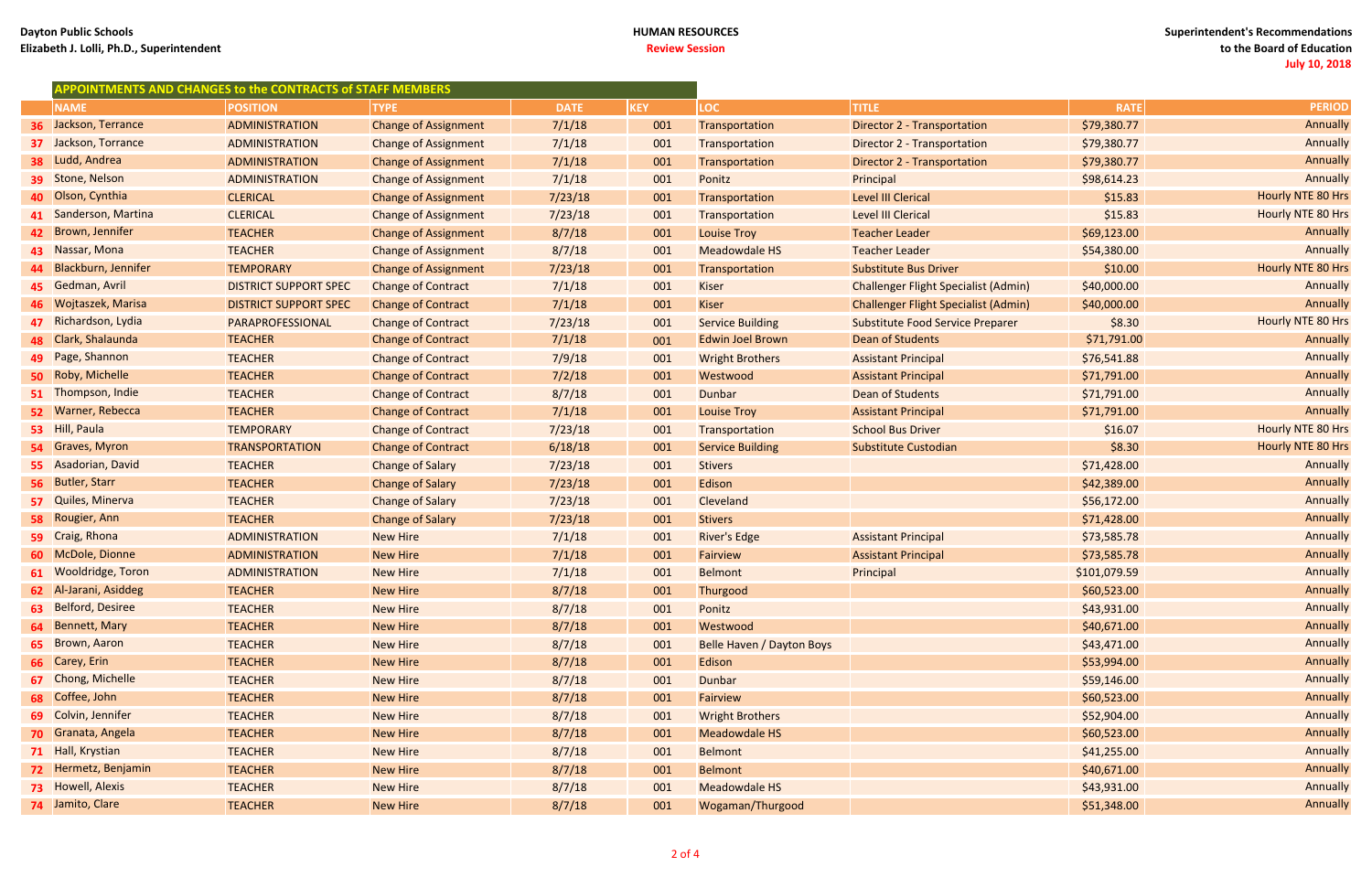## **Dayton Public Schools Elizabeth J. Lolli, Ph.D., Superintendent**

## **HUMAN RESOURCES Review Session**

| 75 Jones, Colleen        | <b>TEACHER</b>        | <b>New Hire</b>              | 8/7/18              | 001 | <b>Stivers</b>          |                                       | \$41,788.00 | Annually                         |
|--------------------------|-----------------------|------------------------------|---------------------|-----|-------------------------|---------------------------------------|-------------|----------------------------------|
| 76 Kelsey, Colleen       | <b>TEACHER</b>        | <b>New Hire</b>              | 8/7/18              | 001 | Meadowdale HS           |                                       | \$59,146.00 | Annually                         |
| 77 Leonard, Lesa         | <b>TEACHER</b>        | <b>New Hire</b>              | 8/7/18              | 001 | Meadowdale HS           |                                       | \$53,297.00 | Annually                         |
| <b>78</b> Lucia, Gina    | <b>TEACHER</b>        | <b>New Hire</b>              | 8/7/18              | 001 | <b>Stivers</b>          |                                       | \$41,255.00 | Annually                         |
| <b>79</b> MacKay, Bonnie | <b>TEACHER</b>        | <b>New Hire</b>              | 8/7/18              | 001 | Thurgood                |                                       | \$59,146.00 | Annually                         |
| 80 Miracle, John         | <b>TEACHER</b>        | <b>New Hire</b>              | 8/7/18              | 001 | Kemp                    |                                       | \$60,523.00 | Annually                         |
| 81 Reschke, Tegan        | <b>TEACHER</b>        | <b>New Hire</b>              | 8/7/18              | 001 | <b>Wright Brothers</b>  |                                       | \$40,671.00 | Annually                         |
| 82 Rozelle, Amanda       | <b>TEACHER</b>        | <b>New Hire</b>              | 8/7/18              | 001 | <b>Wright Brothers</b>  |                                       | \$43,471.00 | Annually                         |
| 83 Streibick, Samantha   | <b>TEACHER</b>        | <b>New Hire</b>              | 8/7/18              | 001 | <b>Stivers</b>          |                                       | \$43,931.00 | Annually                         |
| 84 Tarulli, Cassandra    | <b>TEACHER</b>        | <b>New Hire</b>              | 8/7/18              | 001 | Edison                  |                                       | \$41,788.00 | Annually                         |
| 85 Tester, Kelsey        | <b>TEACHER</b>        | <b>New Hire</b>              | 8/7/18              | 001 | Belmont                 |                                       | \$40,671.00 | Annually                         |
| 86 Tucker, LaTasha       | <b>TEACHER</b>        | <b>New Hire</b>              | 8/7/18              | 001 | Fairview                |                                       | \$57,197.00 | Annually                         |
| 87 Washington, Tamika    | <b>TEACHER</b>        | <b>New Hire</b>              | 8/7/18              | 001 | <b>Belmont</b>          |                                       | \$55,076.00 | Annually                         |
| 88 Weeks, Andrea         | <b>TEACHER</b>        | <b>New Hire</b>              | 8/7/18              | 001 | Westwood                |                                       | \$42,389.00 | Annually                         |
| 89 Heath, Davion         | <b>TEMPORARY</b>      | <b>New Hire</b>              | 7/23/18             | 001 | <b>Service Building</b> | Substitute Custodian                  | \$8.30      | Hourly NTE 80 Hrs                |
| 90 Peavy, Kevin          | <b>TEMPORARY</b>      | <b>New Hire</b>              | 7/23/18             | 001 | Administration          | <b>Substitute Paraprofessional</b>    | \$9.65      | Hourly NTE 80 Hrs                |
| 91 Benanzer, Michael     | <b>TRANSPORTATION</b> | <b>New Hire</b>              | 7/23/18             | 001 | Transportation          | <b>Bus Driver Trainee</b>             | \$8.30      | Hourly NTE 80 Hrs                |
| 92 Durham, Donise        | <b>TRANSPORTATION</b> | <b>New Hire</b>              | 7/23/18             | 001 | Transportation          | <b>Bus Driver Trainee</b>             | \$8.30      | Hourly NTE 80 Hrs                |
| 93 Gladney, Kenny        | <b>TRANSPORTATION</b> | <b>New Hire</b>              | 7/23/18             | 001 | Transportation          | <b>Bus Driver Trainee</b>             | \$8.30      | Hourly NTE 80 Hrs                |
| 94 Lewis, Meredith       | <b>TRANSPORTATION</b> | <b>New Hire</b>              | 7/23/18             | 001 | Transportation          | <b>Bus Driver Trainee</b>             | \$8.30      | Hourly NTE 80 Hrs                |
| 95 Lightcap, Randy       | <b>TRANSPORTATION</b> | <b>New Hire</b>              | 7/23/18             | 001 | Transportation          | Mechanic                              | \$24.09     | Hourly NTE 80 Hrs                |
| 96 McAfee, Valencia      | <b>TRANSPORTATION</b> | <b>New Hire</b>              | 7/23/18             | 001 | Transportation          | <b>Bus Driver Trainee</b>             | \$8.30      | Hourly NTE 80 Hrs                |
| <b>97</b> Smalls, John   | <b>TRANSPORTATION</b> | <b>New Hire</b>              | 7/23/18             | 001 | Transportation          | <b>Bus Driver Trainee</b>             | \$8.30      | Hourly NTE 80 Hrs                |
| 98 Perkins, Christopher  | <b>ADMINISTRATION</b> | Rehire                       | 7/1/18              | 001 | Administration          | Academic Coordinator - 7 - 12 Science | \$78,989.93 | Annually                         |
| 99 Perkins, Rhonda       | PARAPROFESSIONAL      | Rehire                       | 7/23/18             | 001 | Transportation          |                                       | \$16.09     | Hourly NTE 80 Hrs                |
| 100 Bass, Russell        | <b>TEMPORARY</b>      | Rehire                       | 2/21/2018-6/1/2018  | 001 | Ponitz                  | <b>Head Softball Coach</b>            | \$4,343.47  | 2/20/18                          |
| 101 Brown-Grier, Janille | <b>TRANSPORTATION</b> | Rehire                       | 7/30/18             | 001 | Transportation          | <b>School Bus Driver</b>              | \$21.06     | Hourly NTE 80 Hrs                |
| 102 Reeder, Kolicia      | <b>TRANSPORTATION</b> | Rehire                       | 7/23/18             | 001 | Transportation          | <b>School Bus Driver</b>              | \$21.06     | Hourly NTE 80 Hrs                |
| 103 Andrews, David       | <b>ADMINISTRATION</b> | <b>Supplemental Contract</b> | 06/18/18-06/29/18   | 001 | Administration          | <b>Acedemic Coordinator-CTE</b>       | \$3,725.00  | Annually                         |
| 104 Dooley, Erin         | ADMINISTRATION        | <b>Supplemental Contract</b> | $6/25/18 - 6/30/18$ | 001 | Administration          | <b>Chief of Schools - Secondary</b>   | \$2,600.00  | Annually                         |
| 105 Seay, Justen         | <b>ADMINISTRATION</b> | <b>Supplemental Contract</b> | 06/18/18-06/29/18   | 001 | Administration          | Academic Coord fine arts & phys ed    | \$3,333.00  | Annually                         |
| 106 Welch, Shawna        | <b>ADMINISTRATION</b> | <b>Supplemental Contract</b> | 06/18/18-06/29/18   | 001 | Administration          | <b>Executive Director - Athletics</b> | \$4,450.00  | Annually                         |
| 107 Terry-Jones, Blake   | OT / PT / MHT         | <b>Supplemental Contract</b> | $8/7/18 - 5/24/19$  | 001 | Administration          | <b>Lead Occupational Therapist</b>    | \$2,925.00  | Annually                         |
| 108 Terry-Jones, Blake   | OT / PT / MHT         | <b>Supplemental Contract</b> | $5/28/19 - 6/10/19$ | 001 | Administration          | <b>Lead Occupational Therapist</b>    | \$42.45     | Hourly NTE 10 days (summer prep) |
| 109 Hoerner, Brian       | PARAPROFESSIONAL      | <b>Supplemental Contract</b> | $7/23/18 - 7/26/18$ | 001 | <b>Wright Brothers</b>  | <b>Summer Leadership Academy</b>      | \$14.87     | Hourly NTE 32 Hrs                |
| 110 Dixon, Donna         | <b>PSYCHOLOGIST</b>   | <b>Supplemental Contract</b> | $7/25/18 - 6/7/19$  | 001 | Administration          | Lead Psychologist                     | \$3,500.00  | Annually                         |
| 111 Dixon, Donna         | <b>PSYCHOLOGIST</b>   | <b>Supplemental Contract</b> | $6/10/19 - 6/21/19$ | 001 | Administration          | Lead Psychologist                     | \$50.92     | Hourly NTE 10 days (summer prep) |
| 112 Alan, Timothy        | <b>TEACHER</b>        | <b>Supplemental Contract</b> | $7/2/18 - 6/30/19$  | 001 | Administration          | Home Instructor                       | \$30.32     | As Needed per IEP                |
| 113 Bancale, Donna       | <b>TEACHER</b>        | <b>Supplemental Contract</b> | 06/11/18-07/18/18   | 572 | Administration          | <b>Course of Study-Social Studies</b> | \$525.00    | Annually                         |
| 114 Barnett, Amy         | <b>TEACHER</b>        | <b>Supplemental Contract</b> | $8/7/18 - 5/24/19$  | 001 | Administration          | <b>Lead Speech Pathologist</b>        | \$2,925.00  | Annually                         |